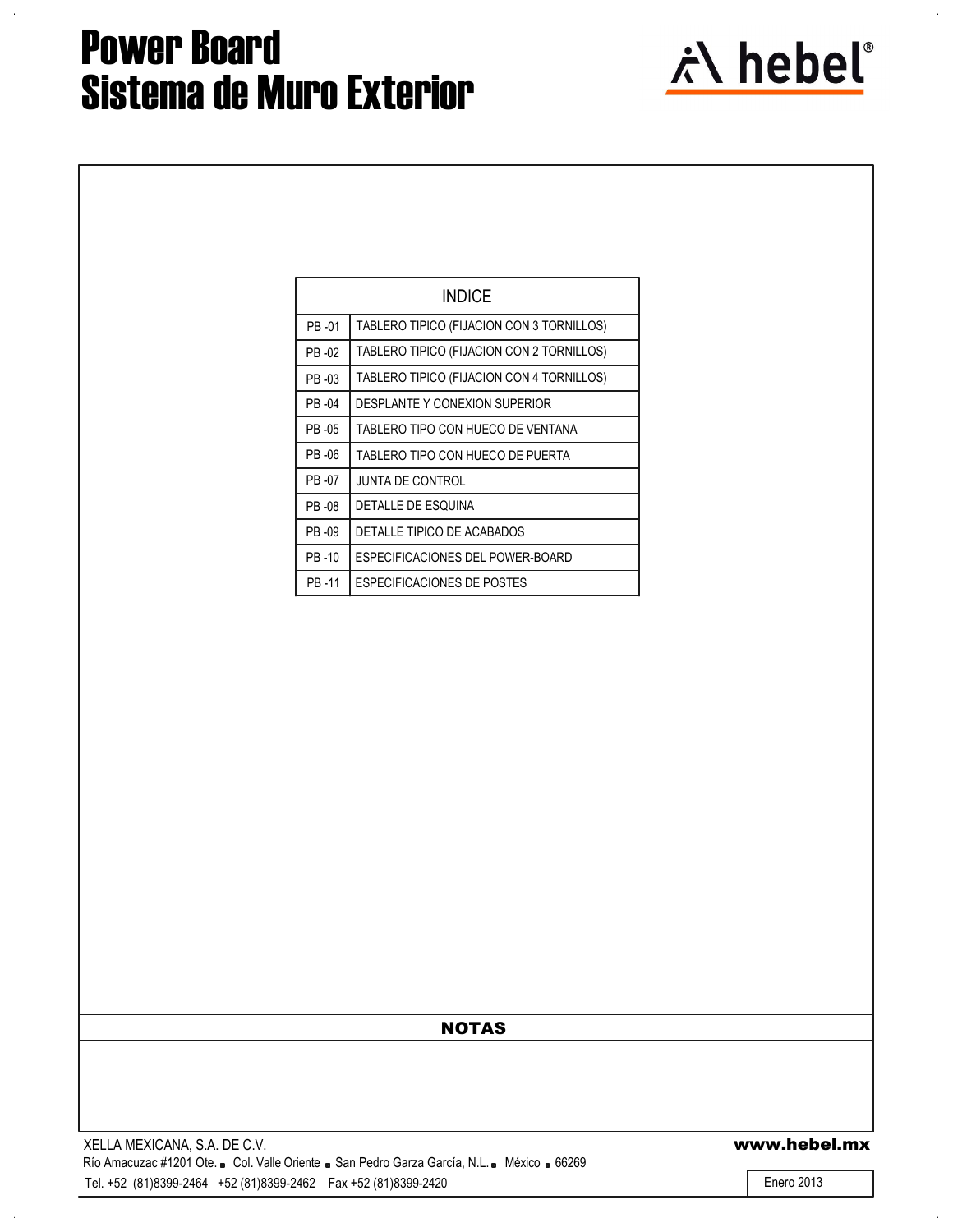

### **TABLERO TIPO (FIJACION CON 3 TORNILLOS)**

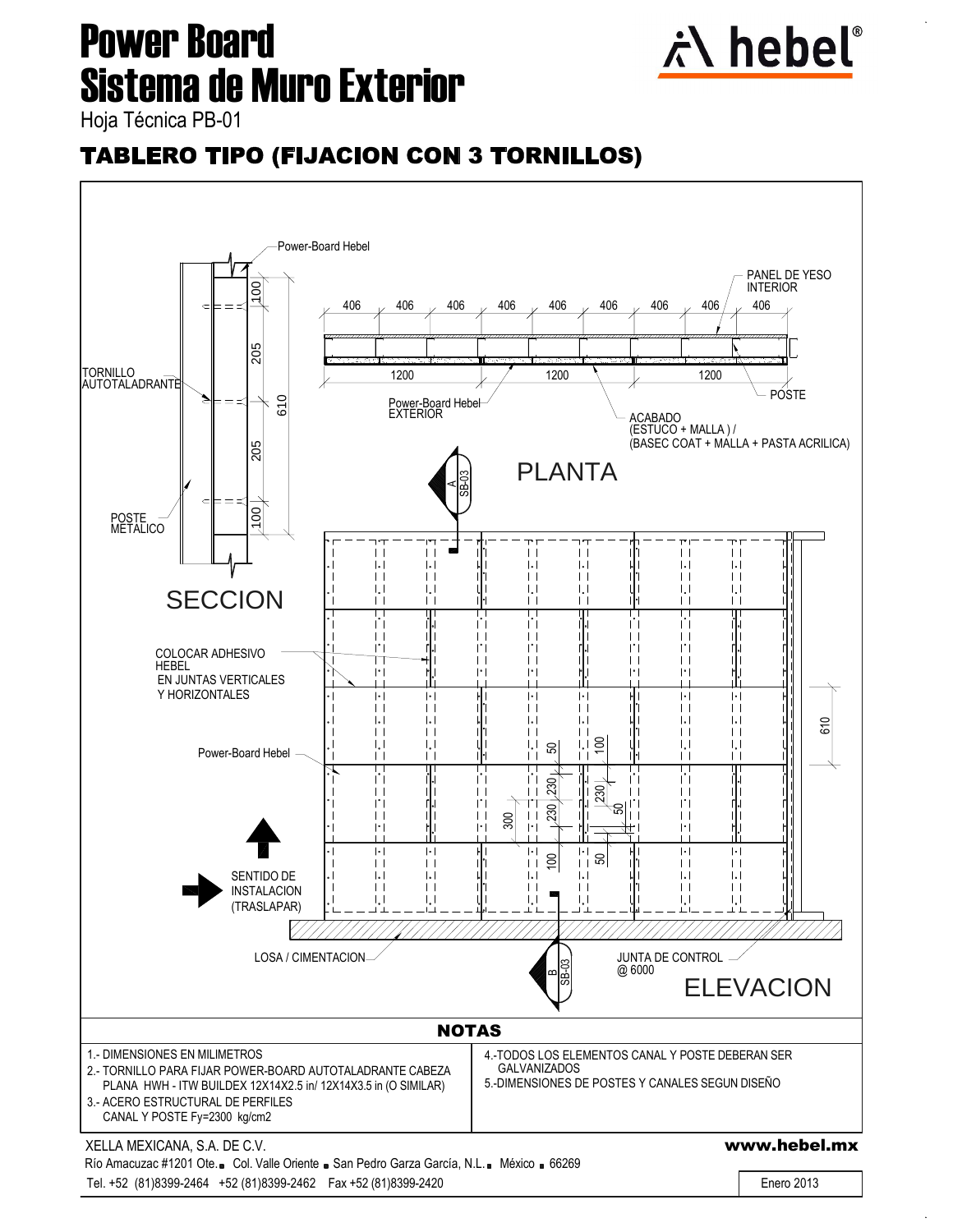

### **TABLERO TIPO (FIJACION CON 2 TORNILLOS)**

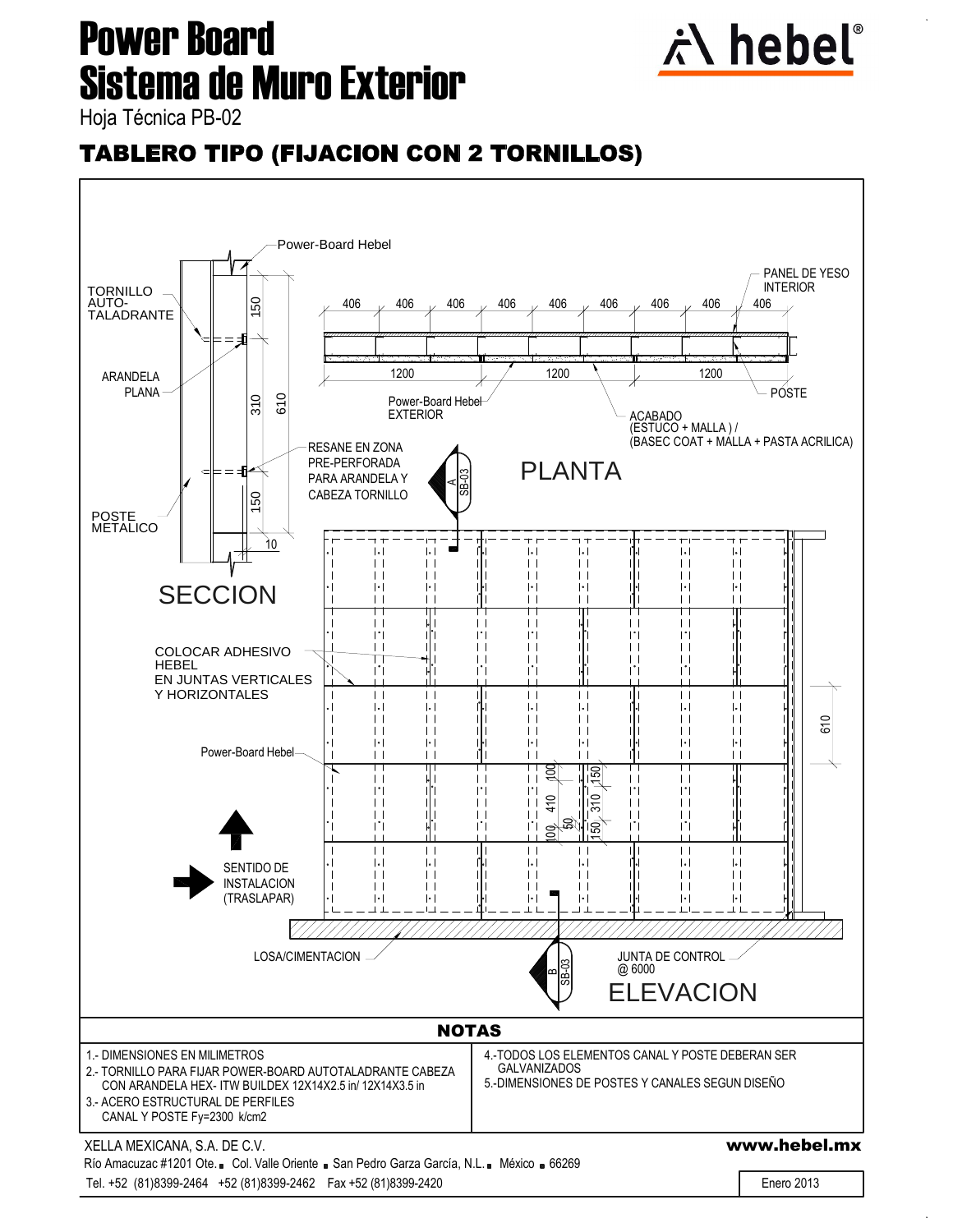

### **TABLERO TIPO (FIJACION CON 4 TORNILLOS)**

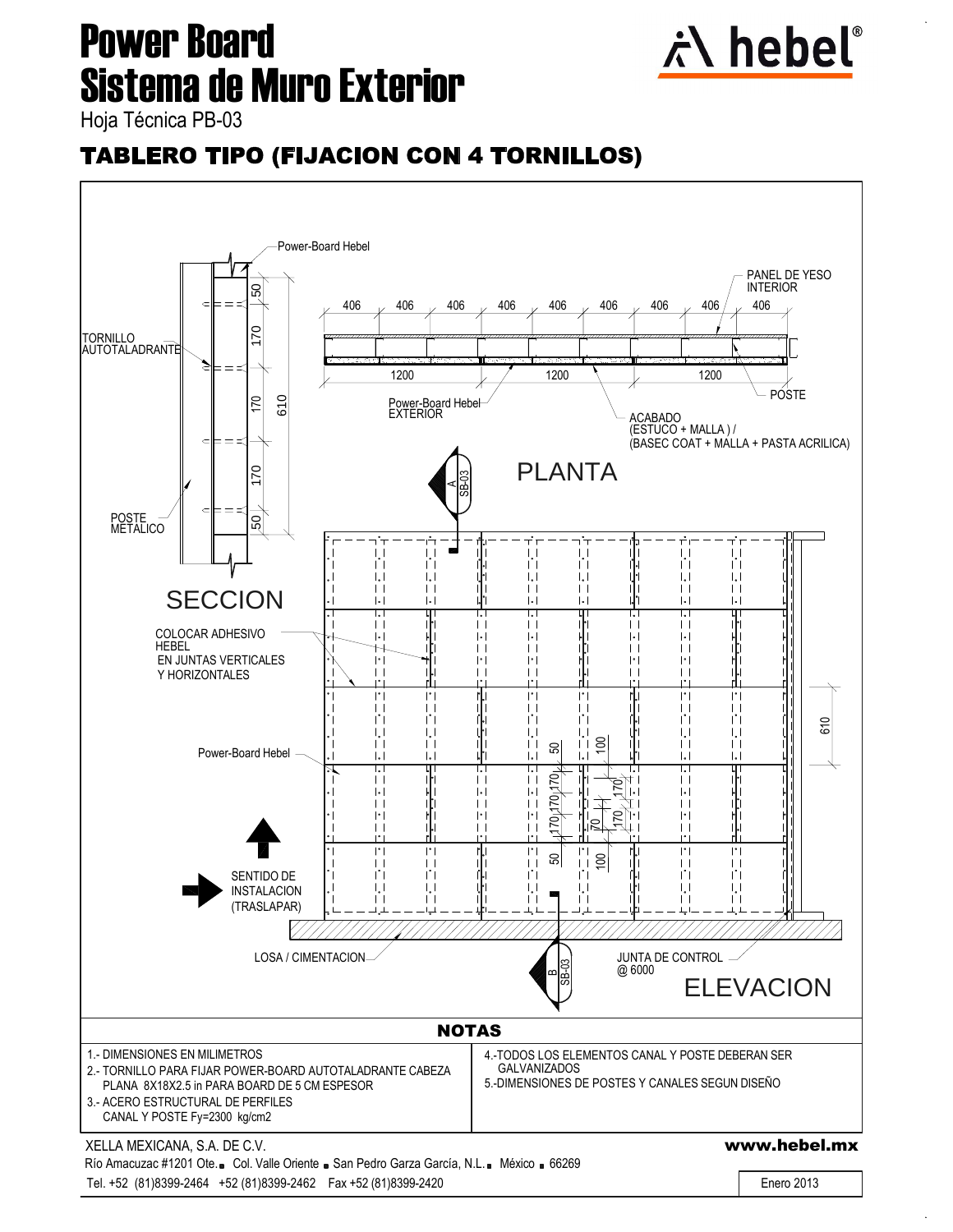

#### **DESPLANTE Y CONEXION SUPERIOR**

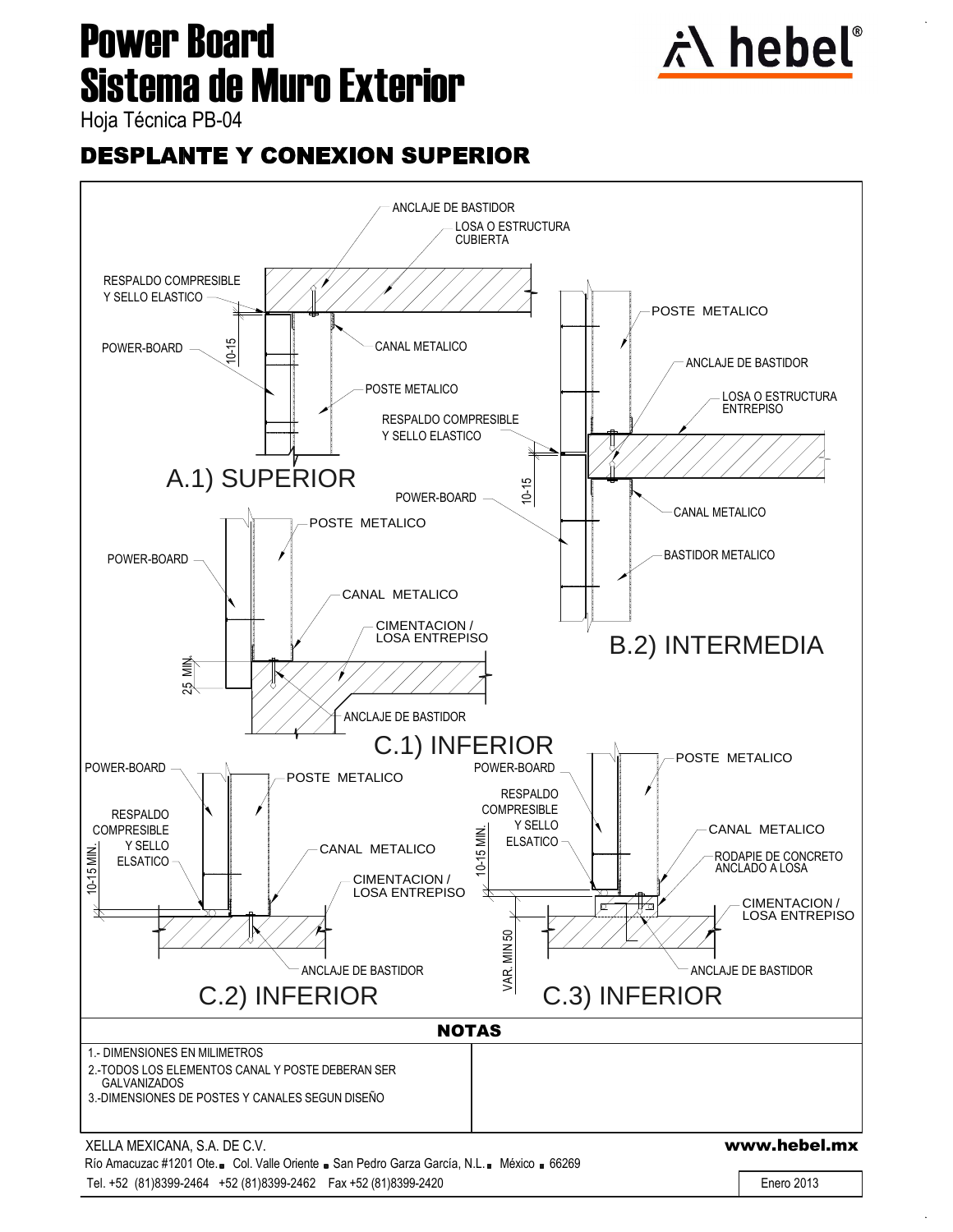

### **TABLERO CON HUECO DE VENTANA**

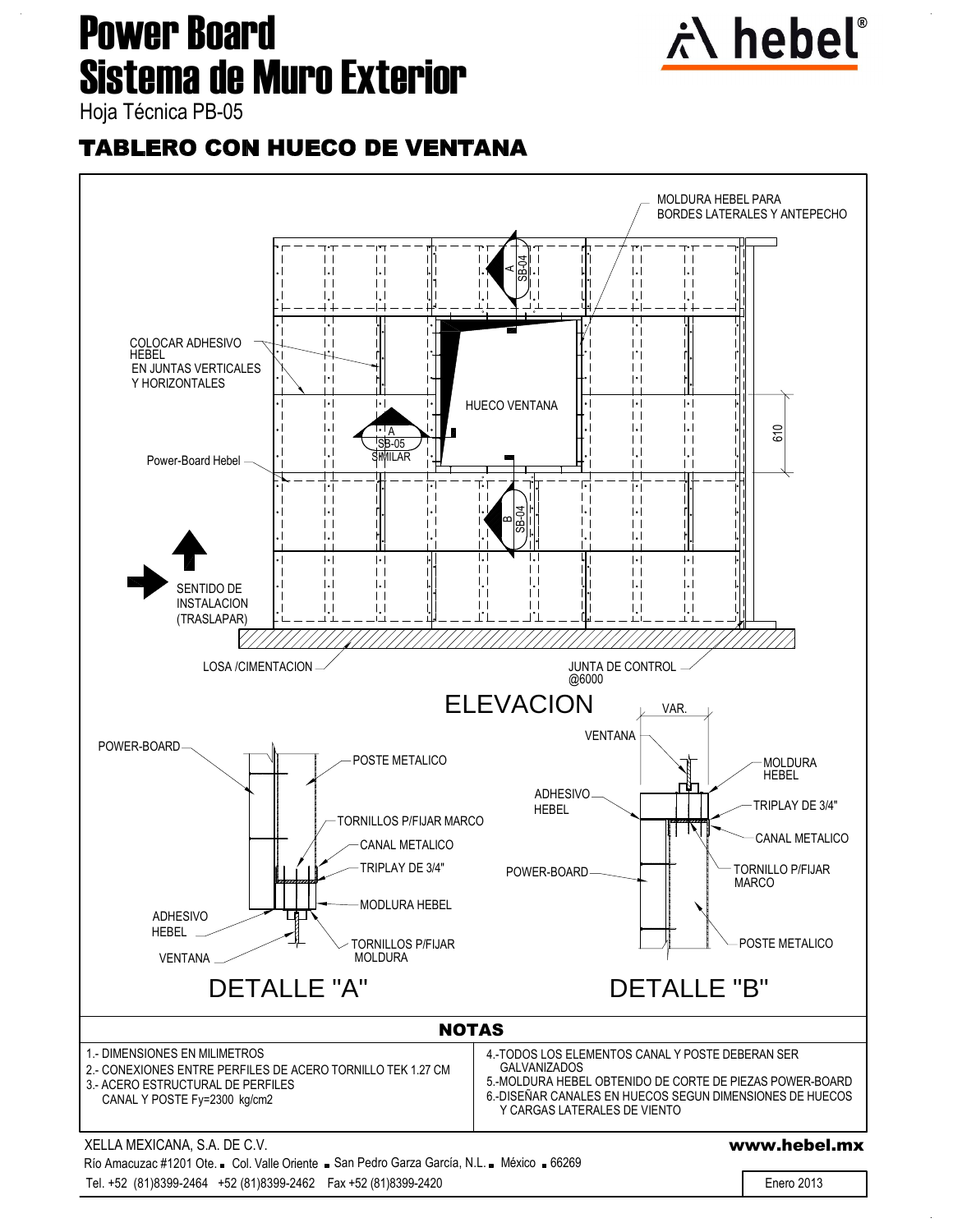

### **TABLERO TIPO CON HUECO DE PUERTA**

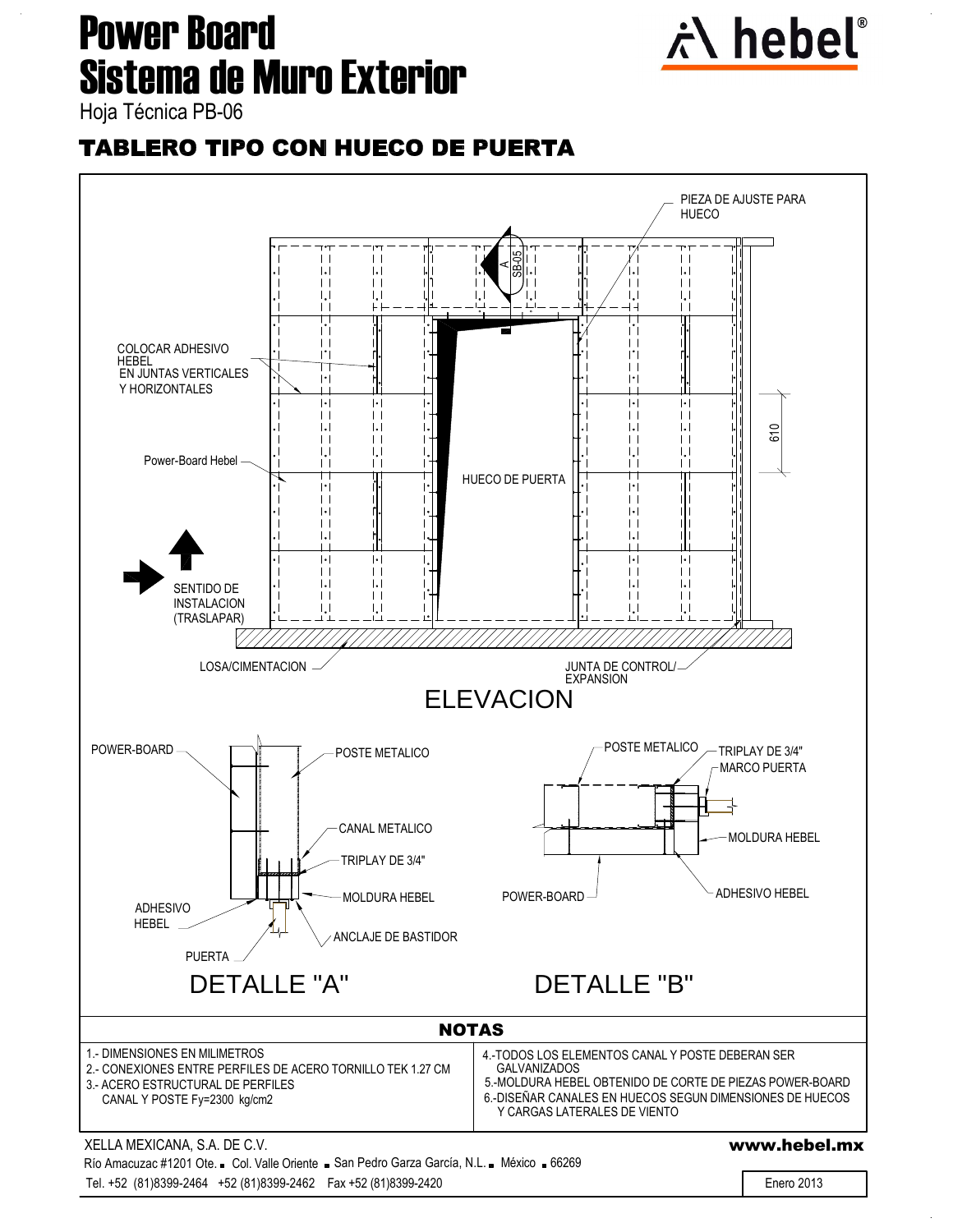

### **JUNTA DE CONTROL**

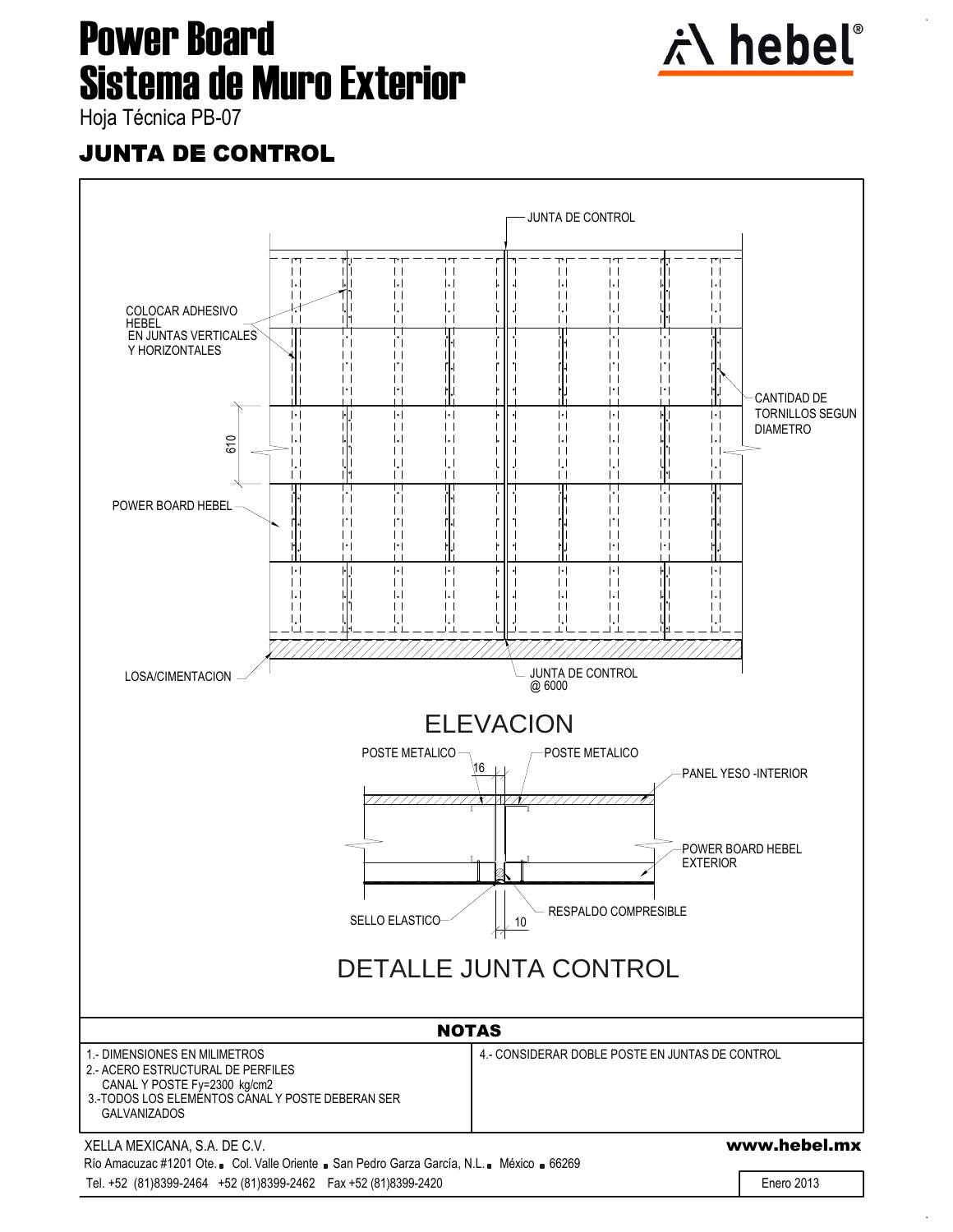# **Sistema de Muro Exterior<br>Naia Técnica PB-08 Power Board**



#### **DETALLE DE ESQUINA**



Tel. +52 (81)8399-2464 +52 (81)8399-2462 Fax +52 (81)8399-2420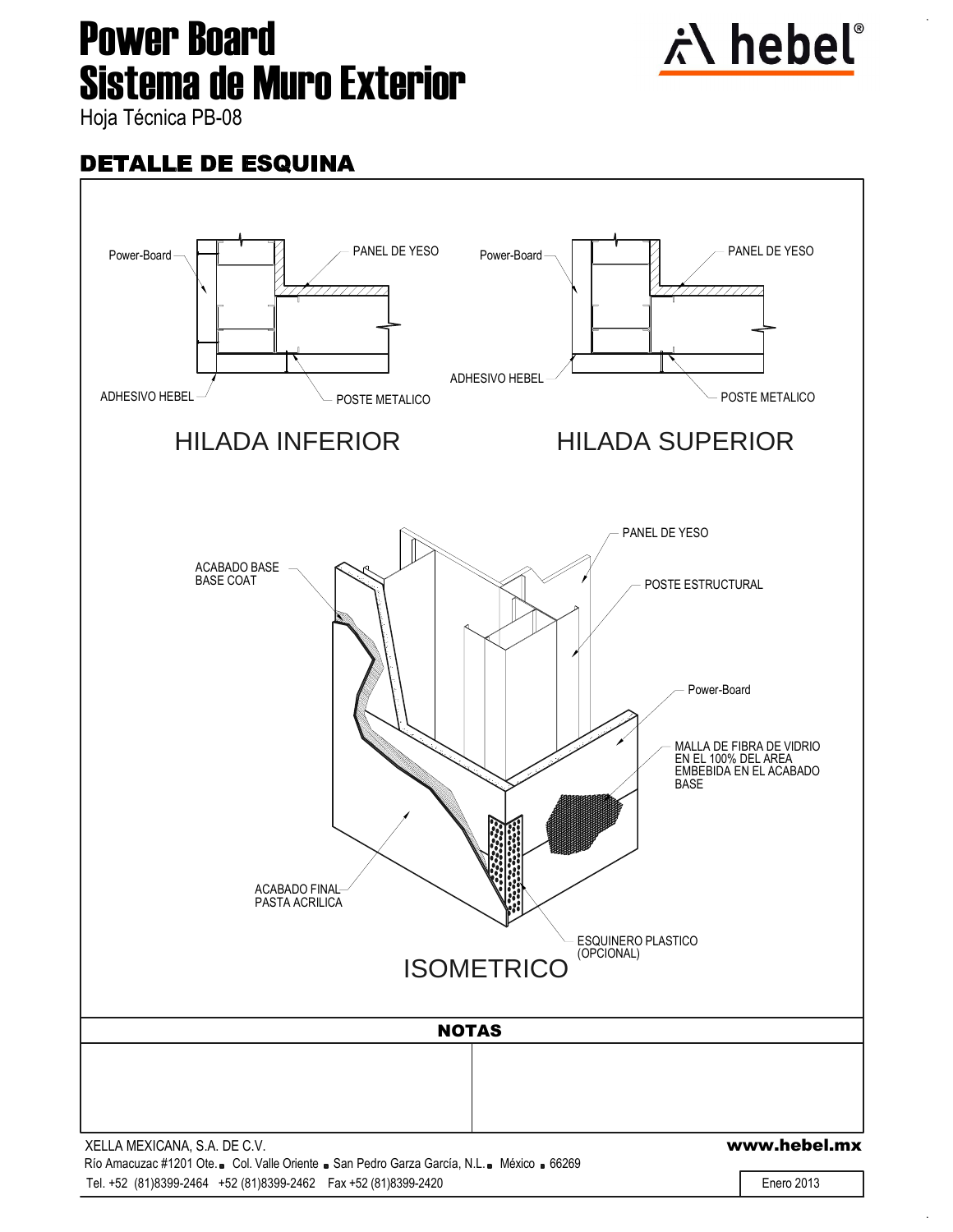

### **DETALLE TIPICO DE ACABADOS**

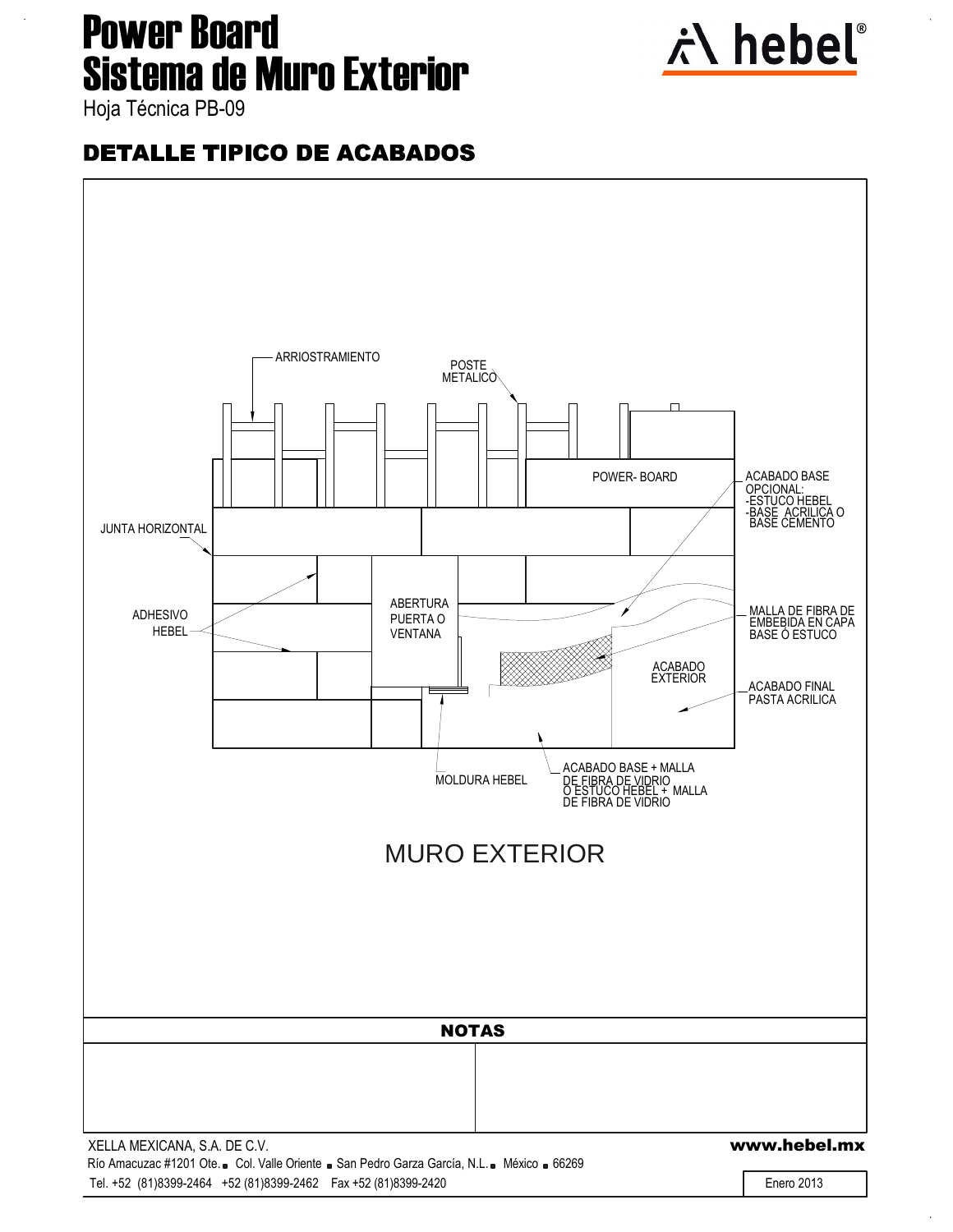### **Sistema de Muro Exterior<br>Naia Técnica PB-10 Power Board**



### **ESPECIFICACIONES DE POWER BOARD**

| <b>PROPIEDADES</b><br><b>HEBEL BOARD</b><br><b>CARACTERISTICAS</b><br>AAC-4<br>500 kg/m3<br>Densidad Nominal<br>600 kg/m3<br>Peso de Diseño<br>40 kg/cm2<br>Resistencia a la compresión (faac)<br>20,814 kg/cm2<br>Modulo de Elasticidad<br>$0.2$ mm/m<br>Contracción por Secado<br>$8 \times 10^{-6}$ 1/ $\degree$ K<br>Coeficiente de Expansión Térmica | POWER-BOARD HEBEL |  |  |  |
|-----------------------------------------------------------------------------------------------------------------------------------------------------------------------------------------------------------------------------------------------------------------------------------------------------------------------------------------------------------|-------------------|--|--|--|
|                                                                                                                                                                                                                                                                                                                                                           |                   |  |  |  |
|                                                                                                                                                                                                                                                                                                                                                           |                   |  |  |  |
|                                                                                                                                                                                                                                                                                                                                                           |                   |  |  |  |
|                                                                                                                                                                                                                                                                                                                                                           |                   |  |  |  |
|                                                                                                                                                                                                                                                                                                                                                           |                   |  |  |  |
|                                                                                                                                                                                                                                                                                                                                                           |                   |  |  |  |
|                                                                                                                                                                                                                                                                                                                                                           |                   |  |  |  |
|                                                                                                                                                                                                                                                                                                                                                           |                   |  |  |  |
| Conductividad Térmica<br>0.123 W/m <sup>o</sup> K                                                                                                                                                                                                                                                                                                         |                   |  |  |  |

|                |                 |        | PESO DE DISEÑO              |                                 |                         |
|----------------|-----------------|--------|-----------------------------|---------------------------------|-------------------------|
| <b>ESPESOR</b> | <b>LONGITUD</b> |        | DENSIDAD DE DISEÑO<br>AAC-4 | <b>AREA POR</b><br><b>PIEZA</b> | <b>CARGA PERMISIBLE</b> |
| (cm)           | (m)             | kg/m2) | (kg/pza.)                   | (m2)                            | (Kg/m2)                 |
| 5.0            | 1.20            | 30     | 21.96                       | 0.732                           | 300                     |
| 7.5            | 1.20            | 45     | 32.94                       | 0.732                           | 300                     |

|                |                                | TORNILLOS PARA FIJACION DE POWER BOARD A POSTES |                    |  |
|----------------|--------------------------------|-------------------------------------------------|--------------------|--|
|                | <b>DESCRIPCION</b>             | CAPACIDAD DE CARGA A                            |                    |  |
| <b>ESPESOR</b> | Diam-hpp x long.               | <b>EXTRACCION 8</b>                             | CORTE <sup>8</sup> |  |
| (cm)           | # - No - plg.                  | $KG$ (LB)                                       | $KG$ ( $LB$ )      |  |
|                | $12 - 14 \times 21/2$ "        | 39(85)                                          | 88 (193)           |  |
| 5.0            | $12 - 13 \times 27/8$ "        |                                                 |                    |  |
|                | $8-18 \times 21/2$ "           | 7 (15)                                          | 28 (44)            |  |
|                | $12 - 14 \times 3 \frac{1}{2}$ |                                                 | 88 (193)           |  |
| 7.5            | $12 - 13 \times 33/4$ "        | 39 (85)                                         |                    |  |

|                                                                                                                                                                                                                                                               | <b>NOTAS</b>                                                                                                                                                                                                                                                  |
|---------------------------------------------------------------------------------------------------------------------------------------------------------------------------------------------------------------------------------------------------------------|---------------------------------------------------------------------------------------------------------------------------------------------------------------------------------------------------------------------------------------------------------------|
| 1.- DIMENSIONES EN MILIMETROS, EXCEPTO INDICADAS.<br>2 - CAPACIDAD DE CARGA CONSIDERANDO APOYOS A CADA 40.6 CM<br>3.- ACERO ESTRUCTURAL DE PERFILES CANALES Y POSTES<br>$Fy=2300$ kg/cm2<br>4.-TODOS LOS ELEMENTOS CANAL Y POSTE DEBERAN SER<br>GAI VANIZADOS | 5.- CANALES EN DESPLANTE Y REMATE CALIBRE MIN. 22.<br>6.- POSTES DISEÑADOS PARA DEFLEXION MAXIMA LATERAL DE H/360<br>7.- EL DISEÑO DEL POSTE CONSIDERA PESO PROPIO DE POWER-BOARD<br>Y SISTEMA DE ACABADO CON PESO MAXIMO DE 30 KG/M2<br>8 - CARGA PERMISIBLE |
| XELLA MEXICANA, S.A. DE C.V.                                                                                                                                                                                                                                  | www.hebel.mx                                                                                                                                                                                                                                                  |
| Río Amacuzac #1201 Ote. Col. Valle Oriente . San Pedro Garza García, N.L. Néxico . 66269                                                                                                                                                                      |                                                                                                                                                                                                                                                               |

Tel. +52 (81)8399-2464 +52 (81)8399-2462 Fax +52 (81)8399-2420